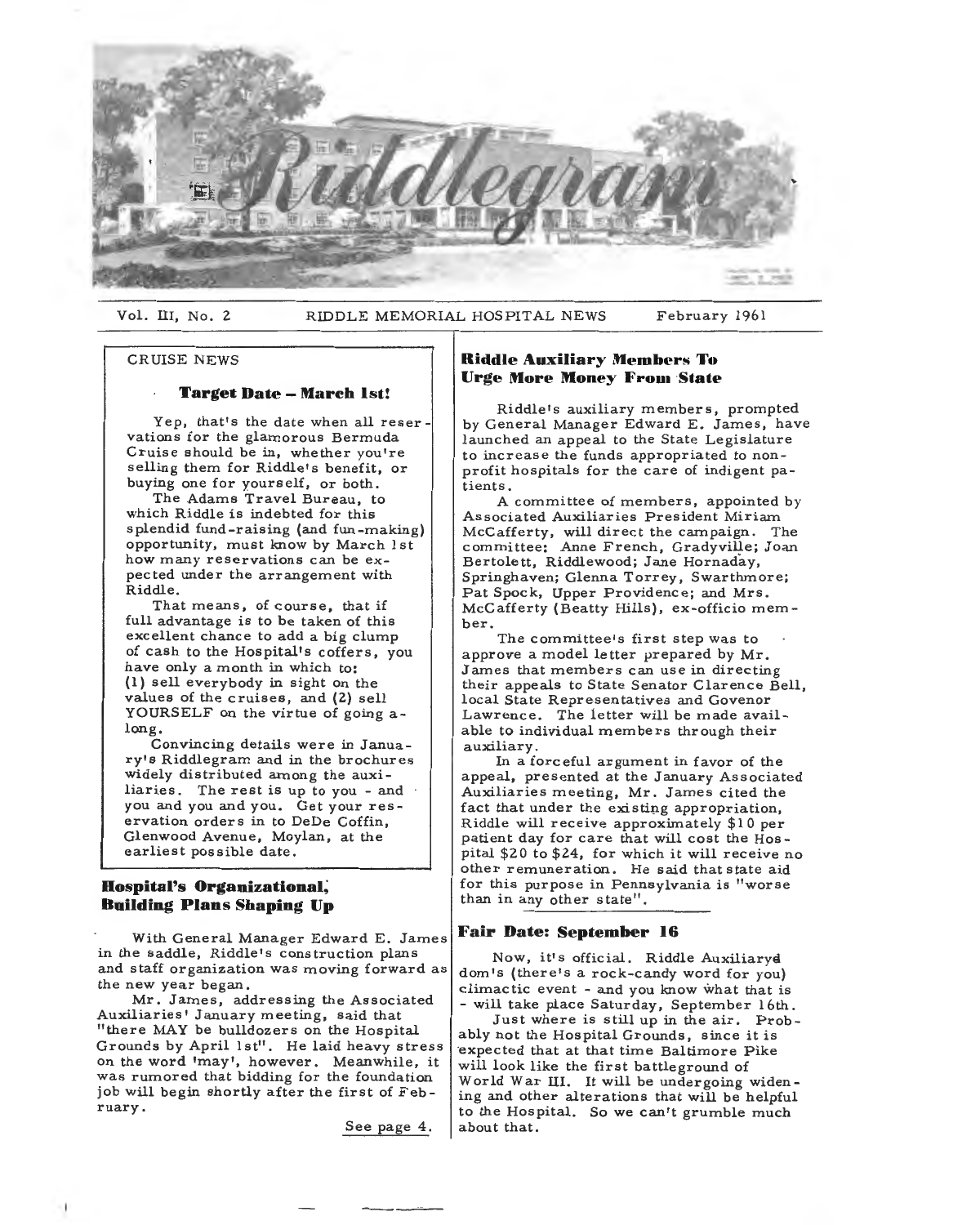| FOR YOUR PLEASURE                                                                                                            | R. M. H. CALENDAR FOR FEBRUARY                                                                                                                                                       |
|------------------------------------------------------------------------------------------------------------------------------|--------------------------------------------------------------------------------------------------------------------------------------------------------------------------------------|
| Coming Events<br>FEB. 3 - Springhaven's SNOWBALL                                                                             | R.M.H. ASSOCIATED AUXILIARIES -<br>Second Monday, at 1 p.m. in the Community<br>Room of the Media Federal Savings and Loan<br>Association. Mrs. Charles A. McCafferty,<br>President. |
| DANCE at the Old Mill, Rose Valley.<br>BYOB. 9 to 1. Music by Harry Bene-<br>ke's Orchestra.<br>×.                           | COUNTRY FAIR - Third Monday, 10:30 a.m.<br>at the home of Mrs. William A. Watson, 21<br>Hunt Club Lane, Media.                                                                       |
| ***<br>FEB. 4 - A PROGRESSIVE DINNER a la                                                                                    | BEATTY HILLS - Fourth Tuesday; at 10 a.m.<br>Mrs. R. Y. Shetzline, President.                                                                                                        |
| Riddlewood. Cocktails, 7 to 8. Dinner<br>begins at $8:15$ .<br>***                                                           | BOWLING GREEN - Third Tuesday; at 10<br>a.m. Mrs. Kenneth Welch, President.                                                                                                          |
| FEB. 8 - BRIDGE by Gradyville. 11:30 -<br>2:30 at the home of Mrs. Charles F.                                                | GRADY VILLE - Second Monday, 10:30 a.m.<br>at Clover Leaf Inn, Baltimore Pike. Mrs.<br>Richard E. Cotton, President.                                                                 |
| Kalb, Media Station Rd. (near Pheasant<br>Hill Farms). \$1. Snow date: February<br>13.                                       | LIMA - Third Tuesday, at 8:30 p.m. at<br>Wild Goose, Wawa. Miss Marion Weathers,<br>President.                                                                                       |
| ***<br>FEB. 23 - BRIDGE by Middletown. Host-<br>ess: Mary Taylor, Wynmoor Drive,                                             | MEDIA - Second Wednesday, 8:30 p.m. at<br>Media Federal Community Room. Mrs.<br>Stanley Warwick, President.                                                                          |
| Wyncroft. 12:30. Luncheon, \$1.50.<br>Phone Mary (LO 6-4335) for reserva-<br>tions.<br>***                                   | MIDDLETOWN - First Wednesday, at 10<br>a.m. in the Carriage Room, Towne House,<br>Media. Mrs. William P. Wilkinson, Presi-<br>dent.                                                  |
| FEB. 24 - Rose Tree's MERRIMENT SUP-<br>PER DANCE at the Towne House, Media.<br>Cocktails in the Forge Room at 7:30 -        | MOYLAN-ROSE VALLEY - First Wednes-<br>day at 10:30 a.m. at the home of Mrs.<br>Fielder Coffin, President.                                                                            |
| BYOM (Bring Your Own Money). Supper<br>at 8:30. Dancing 9 to 1. \$10 per pair.                                               | NETHER PROVIDENCE - First Thursday,<br>10 a.m. Mrs. Charles Bakia, President.                                                                                                        |
| ***<br>MAR. 9 - Swarthmore's TELEPHONE<br>BRIDGE. Details later.                                                             | NEWTOWN SQUARE - Second Monday at<br>8:30 p.m. at the home of Miss Marge Diehl,<br>28 Hunt Club Lane, Media. Mrs. Nat Fu-<br>selli, President.                                       |
| ***<br>MAR. 17 - Lima's annual SUPPER DANCE<br>at the Wild Goose, Baltimore Pike,                                            | RIDDLEWOOD - Fourth Wednesday in Media<br>Federal Community Room. Mrs. Donald<br>Bertolett, President.                                                                               |
| Wawa. Tickets: \$4 each. Chairman:<br>Mrs. John Tracy (LO $6-3090$ ).<br>***                                                 | ROSE TREE - First Thursday at 10:30 a.m.<br>at the home of Mrs. Russell Case, Ridley<br>Creek Rd. Mrs. Frank H. Jelinek, Presi-<br>dent.                                             |
| OCT. 14 - OFF TO BERMUDA! (see page<br>one).                                                                                 | SPRINGFIELD - Fourth Monday at 10:30<br>a.m. at the Township Building, Springfield.<br>Mrs. Charles F. Mallon, President.                                                            |
| ARE YOU DELINQUENT?                                                                                                          | SPRINGHAVEN - Second Tuesday, 10:30<br>a.m. at Springhaven Club. Mrs. George<br>F. Hornaday, President.                                                                              |
| Members of all auxiliaries were re-<br>minded this month that membership dues (a<br>modest \$1) are due as of October 1 each | SWARTHMORE - Second Tuesday, 10 a.m.<br>Mrs. Bartine Stoner, President.                                                                                                              |
| year. Under the by-laws, members whose<br>dues are not paid within three months - by                                         | UPPER PROVIDENCE - First Monday, at<br>$8.30 \text{ n}$ m at the home of the Drestrient.                                                                                             |

8:30 p.m. at the home of the Preside Mrs. William F. Spock, 551 Walter Drive, Knowltonwo

January l - become ineligible to **vote** at

their auxiliary's meeting

 $\epsilon =$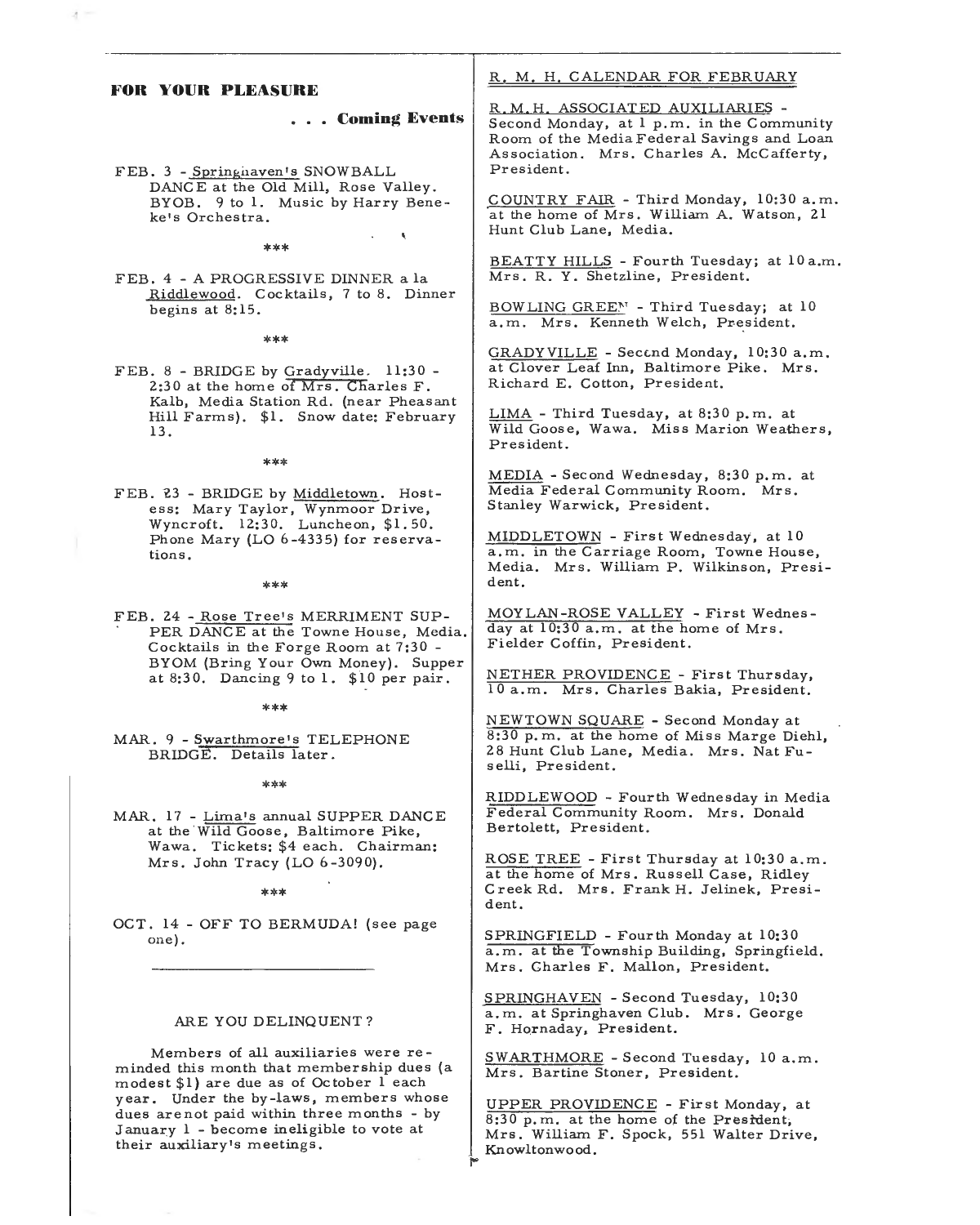# PROFILE

### **Mrs. Charles F. (Mary) Mallon**

Chuck Mallon will be happy to know that he's not the ball-and-chain around Mary Mallon's ankle. It's Riddle.

"I thought marriage would do it," Mary said the other day, "but it was Riddle that was the end of my freedom."

You get the distinct impression, however, the Mary Mallon's bondage to Riddle Memorial Hospital is gratifying enslavement. "Pets?" we asked her. "I don't have any except Riddle," she answered with a laugh.

Mary decidedly does have other interests, however, including three lively daughters: Maryann,14, Nina, 13, and Alicia, 7, - to say nothing of being secretary to Dr. Charles F. Mallon, Springfield dentist, who happens to be her husband, as well as her boss.

And Mary Mallon has an expecially strong reason for being interested in - and working hard for - the establishment of a hospital in her community. Sometime ago 7-year-old Alicia was discovered to have diabetes. The disease is under control and Alicia is doing very well. "But," says Mary, "it makes us appreciate the value of having a good hospital nearby."

Mrs. Mallon, who was Mary Miller be fore 1945, was born in Lansdowne and has lived in this area all her life. The Mallor moved to Springfield in 1950. And it was in the summer of 1959 that Mary made her first contact with the Riddle family. Their good friends Dr. and Mrs. John Neilson took them to a swimming party given by the Rose Tree Auxiliary, of which Mrs. Neilson is a member.

Mary was immediately enthusiastic and soon joined Rose Tree. That fall, however, she was asked to organize an auxiliary in Springfield, and Rose Tree's loss became Springfield's gain. Mary became the founding president of Springfield and was reelected last fall.

She also served as chairman of the Associated Auxiliaries" nominating committee last fall, and is vice-president of the Sheffield Downs Civic Association. When she lived in Lansdowne, she was on the board of the Lansdowne Woman's Club and the club's dramatic chairman.

Filled with a love for amateur theatrics, Mary looks back a little longingly at the days when she had time for the footlights. But she quite contentedly takes her cues from Riddle's needs these days, and is happy in her supporting role in the drama of its progress and development.



RIDDLE REFURBISHERS. Pausing for a look at the birdie while helping to repaint Riddle's headquarters at 5 W. Front Street, Media, are, left to right: Ruth Graham, Rose Tree; Donnie Watson, Rose Tree; Eleanor Kelly, Springfield; and (kneeling) Margaret Klein, Rose Tree. Another "refurbisher", who couldn't be on hand for the cameraman, was Loretta Huntsman of the Beatty Hills Auxiliary. (Roger Russel Photo.)

# **Three Auxiliaries Involved In Windfalls At Christmas**

Middletown, Swarthmore and Lima Auxiliaries all had' something to do with windfalls during the Christmas season.

Middletown was visited by one. John DePaul, president of the Lehigh Press, stopped having office Christmas Parties a couple of years ago. lnstead, he donates \$250 each to two worthwhile causes every Christmas. This year Mr. DePaul, a friend of Mr. and Mrs. William Wilkinson (Betty is President of the auxiliary) and a regular supporter of Riddle activities, put Riddle on his list. How's that for a way to "raise" money!

Swarthmore bestowed a windfall on a needful Chester family. It included a sugarplum Christmas tree, three cartons of food and toys and clothes for the family's four children.

In a generous gesture aimed at good public relations with fellow institutions, the Lima Auxiliary presented more than 200 gaily wrapped gifts to the students at the Elwyn Training School at Christmas time. At January's executive board meeting, Lima President Marion Weathers read a letter of appreciation from the school.